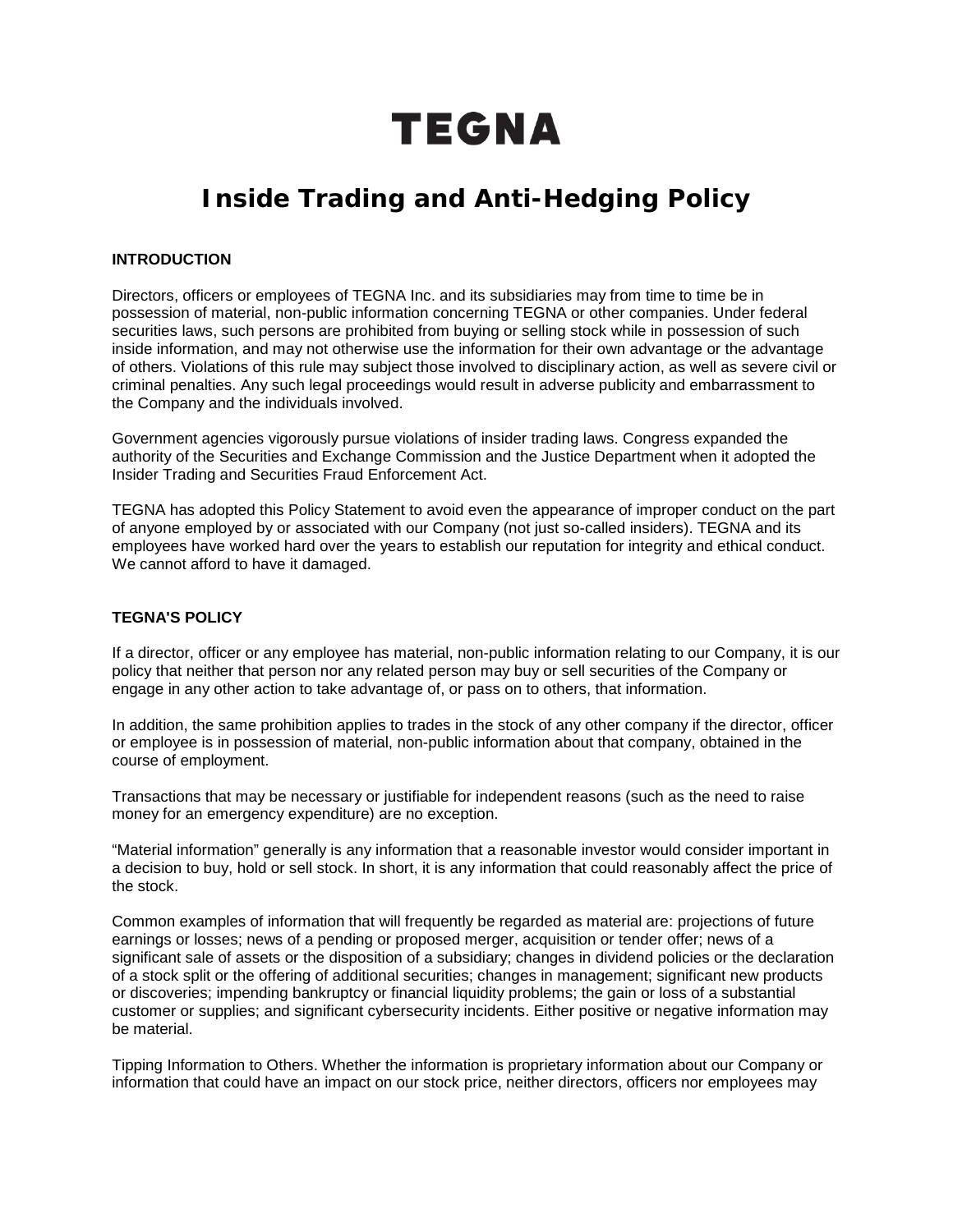pass the information on to others. The penalties apply, whether or not you derive any benefit from another's actions.

Transactions by Family Members. The same restrictions apply to your family members and others living in your household.

When Information is Public. Generally, a person having material, non-public information must refrain from buying or selling the stock until after the information either is formally made public or is no longer relevant. As you can appreciate, it is also improper for an officer, director or employee to enter a trade immediately after the Company has made a public announcement of material information, including earnings releases. You should not trade on material information until the investing public has been afforded the time to receive the information and act upon it.

Perceptions: Hedging, Short-Selling and Pledging. Hedging and short-selling of Company stock might be perceived as involving insider trading or otherwise undermine confidence in the stock of the Company. Therefore, no employee or director may, directly or indirectly, trade in puts or calls, options, warrants or similar instruments relating to the Company's securities or sell such securities "short" (i.e., selling stock that is not owned and borrowing the shares to make delivery), "day trade," or otherwise hedge Company securities. These restrictions are also applicable to hedging transactions through the purchase of financial instruments, such as prepaid variable forward contracts, equity swaps, collars and exchange funds, trading on margin or in margin-related derivatives, or any financial instruments or derivatives or entering into any contracts, warrants or the like for the purpose of hedging price movements in the Company's securities.

Securities held in a margin account and securities pledged (or hypothecated) as collateral for a loan may be sold without the knowledge of the insider and therefore are prohibited under this Policy. Therefore, no executive officer or director may, directly or indirectly, pledge his or her shares in the Company as collateral on any debt instrument.

The Company reserves the right to monitor compliance with this policy through market screening or other techniques.

Twenty-Twenty Hindsight. Remember, if your securities transactions become the subject of scrutiny, they will be viewed after the fact, with the benefit of hindsight.

#### **THE CONSEQUENCES**

The consequences of insider trading violations can be staggering:

For individuals who trade on inside information (or tip information to others):

- A civil penalty of up to three times the profit gained or loss avoided;
- A criminal fine (no matter how small the profit) of up to \$5 million; and
- A jail term of up to twenty years.

For a company (as well as possibly any supervisory person) where appropriate steps to prevent illegal trading have not been taken: